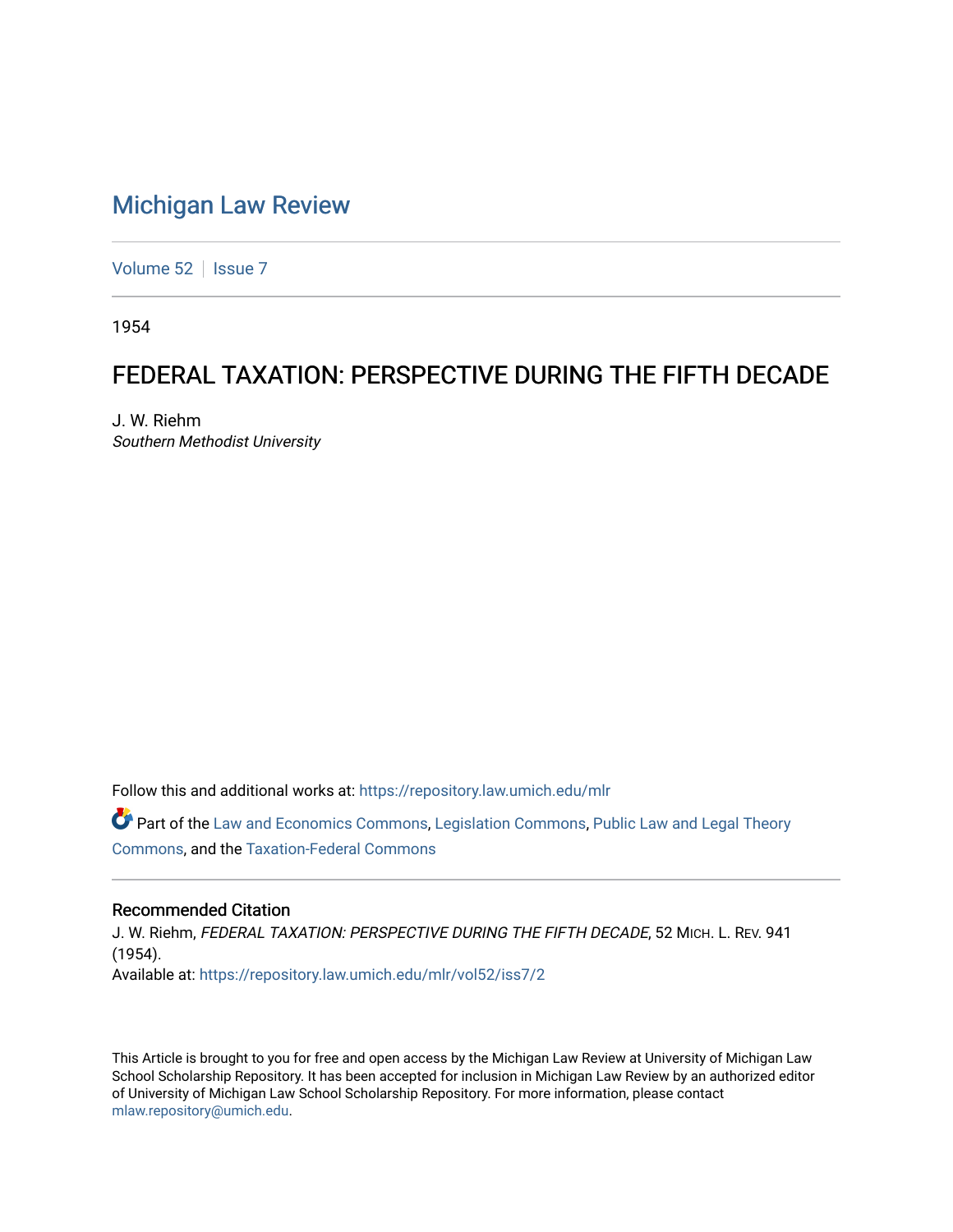# **MICHIGAN LAW REVIEW**

Vol. 52 MAY, 1954

No. 7

### FEDERAL TAXATION

PERSPECTIVE DuRING THE FIFTH DECADE

*]. W. Riehm\** 

S INCE the enactment of the income tax provisions of the Tariff Act of October 3, 1913<sup>1</sup> forty years have elapsed within which we have seen a profound change in the revenue system of our federal government, the growth of a great new branch of public law, the development of a highly specialized field of legal practice and the publication in legal periodicals of innumerable articles on the subject of taxation. Tax men can, with great pride, point out that technical proficiency has done an amazing job of keeping pace with the rapid expansion of the system from the utilization of the latest punch card accounting machines by the Internal Revenue Service to an orderly procedure for the hearing of thousands of taxpayers' protests before a tribunal which did not exist prior to 1924,<sup>2</sup> to the creation of professional journals dealing exclusively with taxation. There is no reason to believe that technological progress will falter in the next decade regardless of the course federal taxation may take. The course it will take is the real matter of concern and is in large measure controlled by the perspective of those individuals who formulate tax policies, the members of the congressional committees, the judges, the policy makers within the Treasury Department, and the experts who influence those officials, the accountants, the economists, and the members of the tax bar. It is with the subject of perspective that this article is concerned, and the thesis of the following comments is that the perspective must be sweeping; that those individuals concerned. with tax policy should consciously acknowledge that taxation is an integral part of the legal and economic fabric of the country and that changes in tax policy must be correlated with changes in basic economic and legal philosophy.

<sup>&</sup>quot;"Associate Professor of Law, Southern Methodist University.-Ed. 1 38 Stat. L. 166 (1913).

<sup>2</sup>The Board of Tax Appeals was established by §900, Revenue Act of 1924, 43 Stat. L. 336 (1924).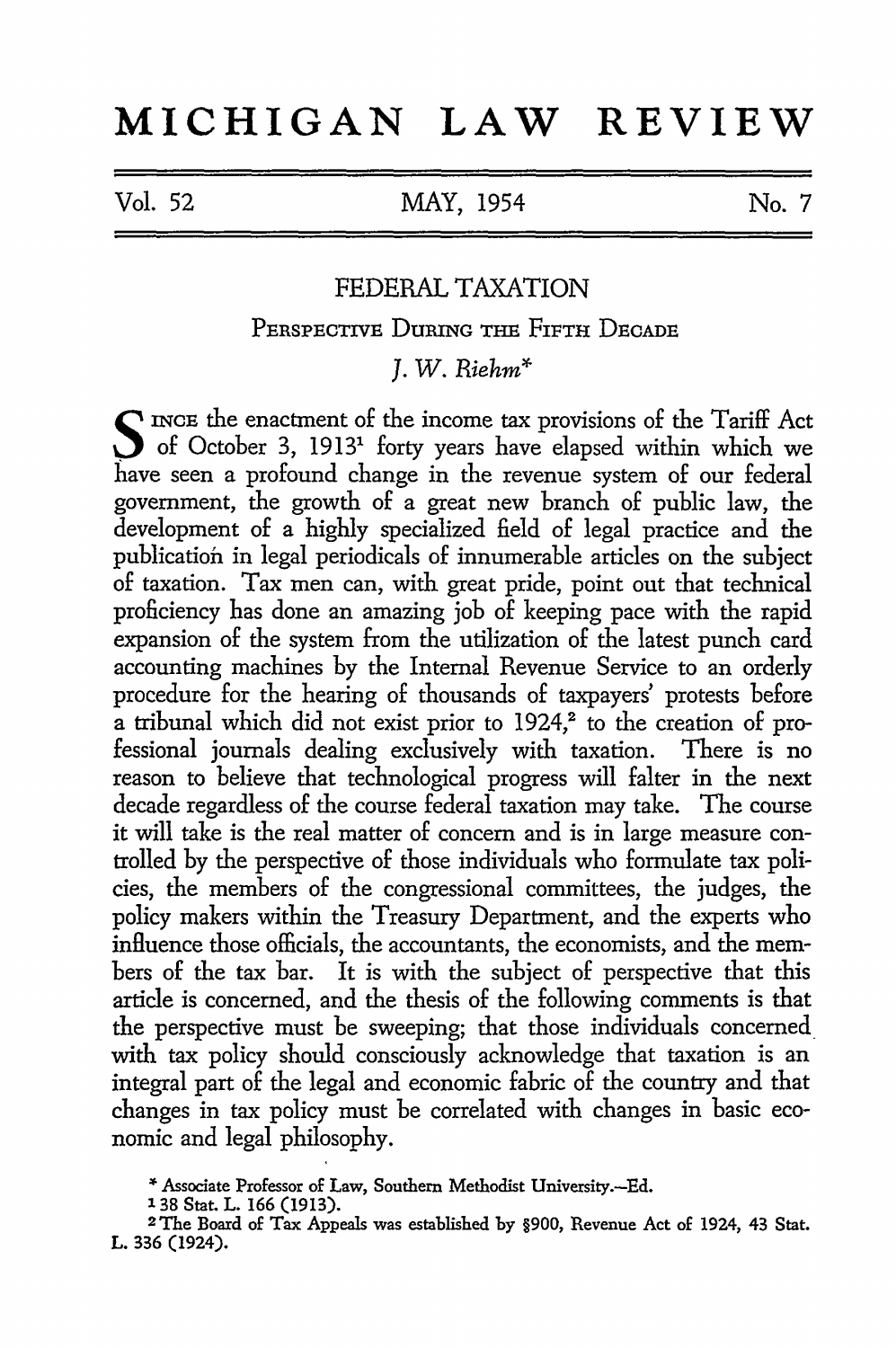Absent a significant shift in monetary and fiscal policies to deficit financing of governmental operations, the world outlook for the next decade is such that high budgets can be covered only by high revenue yields.<sup>3</sup> Since it is axiomatic that sustained high taxes magnify the weaknesses in any revenue system and intensify the search for loopholes the strain on the federal tax structure will doubtless increase as the next decade wears on. Where will the strain be felt, what will be done to relieve it? It will be felt at the points at which taxpayers feel that pressure may bring relief, in Congress at the point of enactment, in the Internal Revenue Service at the point of administration and in the courts at the point of interpretation. The responses of Congress, the Internal Revenue Service and the courts will reflect the approach of the individuals in those branches of the government who formulate tax policies by legislation, regulation or decision. If the perspective of those individuals is narrow, if they look only to a solution of the particular problem before them at the moment and fail to coordinate their responses in such a way as to formulate broad integrated policies, a collapse of the federal tax system or the destruction of some sectors of our economy may be anticipated within the decade. For that reason it behooves those tax experts who appear before the Congress, the courts and the Internal Revenue Service to eschew the partisan approach and acknowledge their duty to aid the legislators, administrators and judges in formulating sound tax policies.

Taxation is so much a part of monetary and fiscal policy, so involved in general economic theory and so related to law that it cannot be divorced from economics or law.<sup>4</sup> Yet people often toy with the idea of divorce, or at least separation, when dealing with certain aspects of taxation. Whether it is done through ignorance or maliciousness is often hard to determine, but regardless of how done, it creates damage and increases the strain on the tax structure. If the economic and legal climate is changing in one direction and the tax structure is modified in the opposite direction the structure may collapse.<sup>5</sup> While there is little hope of changing the approach of the individual who maliciously advocates modification running counter to the economic and legal climate, those who act through ignorance can be educated,

<sup>3</sup> In the budget message delivered to Congress on January 21, 1954, President Eisenhower estimated total expenditures for the 1955 fiscal year of \$65.6 billion, total receipts of \$62.7 billion and renewed his request to Congress to raise the debt limit which is fixed at \$275 billion. 100 Conc. REC. 545 (Jan. 21, 1954) (H. Doc. 264). Since mid-1953 the outstanding debt has averaged in excess of \$272.5 billion.

<sup>&</sup>lt;sup>4</sup> ANDERSON, TAXATION AND THE AMERICAN ECONOMY XIX (1951).

<sup>5</sup> Sedillot, ''Why Frenchmen Don't Pay Taxes," N.Y. T1MEs, Sept. 6, 1953, §VI, p. 14.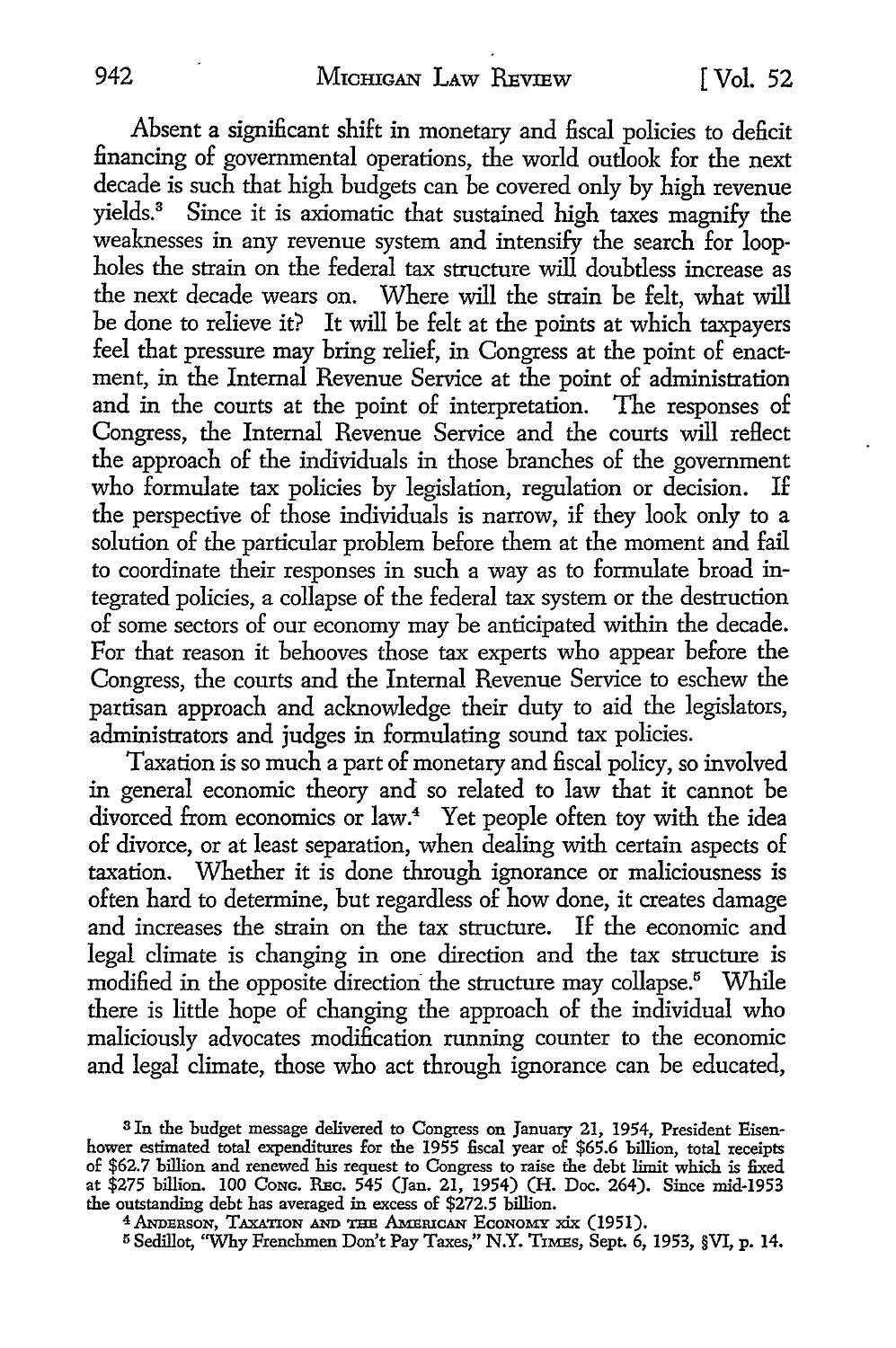even self-educated. Unfortunately there is a lack of written material dealing expressly with the relationship of taxation to other fields of economics and law, few formal courses relating to the matter of the relationship are offered in law schools or graduate schools and often times professional jealousies make communication between accountants, economists and lawyers almost impossible. Unquestionably a conscious attempt is being made to fill the gaps which exist in the writings<sup>6</sup> and in the course offerings;<sup>7</sup> and communication must be expanded, not at the price of pride, but at the price of conceit. Each profession can learn much from the others that will make for a better tax structure. In an attempt *to* accelerate movement toward that goal a conscious practice should be made of expressly reconciling proposed changes in the tax policy with what is honestly believed to be a true picture of the present economic and legal structure of the country. If it is felt by some that they are not familiar enough with the economic and legal structure of the country to be able to anticipate the manifold consequences of their proposed change in tax policy on the entire structure they would do well to reflect on whether they are acting in an irresponsible manner by advocating the change. If they feel they can predict the economic and legal consequences of their proposal because their predictions rest on reason, let them reflect on whether their reasoning, if it is through use of the syllogism, may perhaps rest on an implied major premise which proves to be false when subjected to careful scrutiny. In short, we must stop irresponsible statements which may influence those congressmen, judges and tax administrators who effect the alterations in our tax structure. They face perhaps the most difficult decade in the history of the federal income tax and they must have all the aid the professional accountants, economists and lawyers can give them in formulating sound tax policies.

Sound tax policies are effected by the creation of a tax structure which mirrors the canons of taxation, which in reality are but shorthand statements reflecting the effectiveness with which a tax has been integrated into the then existing economic and legal fabric of the country. One of the earliest, and certainly the best known, state-

<sup>6</sup> For examples, see BLOUGH, THE FEDERAL TAXING PROCESS (1952), POOLE, FISCAL POLICIES AND THE AMERICAN ECONOMY (1951), ANDERSON, TAXATION AND THE AMERI-CAN ECONOMY (1951), THE NATIONAL TAX JOURNAL.

<sup>&</sup>lt;sup>7</sup> For examples, see COLUMBIA UNIVERSITY SCHOOL OF LAW BULLETIN, 53d series, No. 37, p. 34; 50 HARVARD UNIVERSITY LAW SCHOOL BULLETIN, No. 7, p. 57; 53 UNIversity of Michigan Law School Announcement, No. 73, p. 29; 1954 Southern METHODIST UNIVERSITY CATALOGUE, Pt. VI, School of Law Bulletin, p. 46.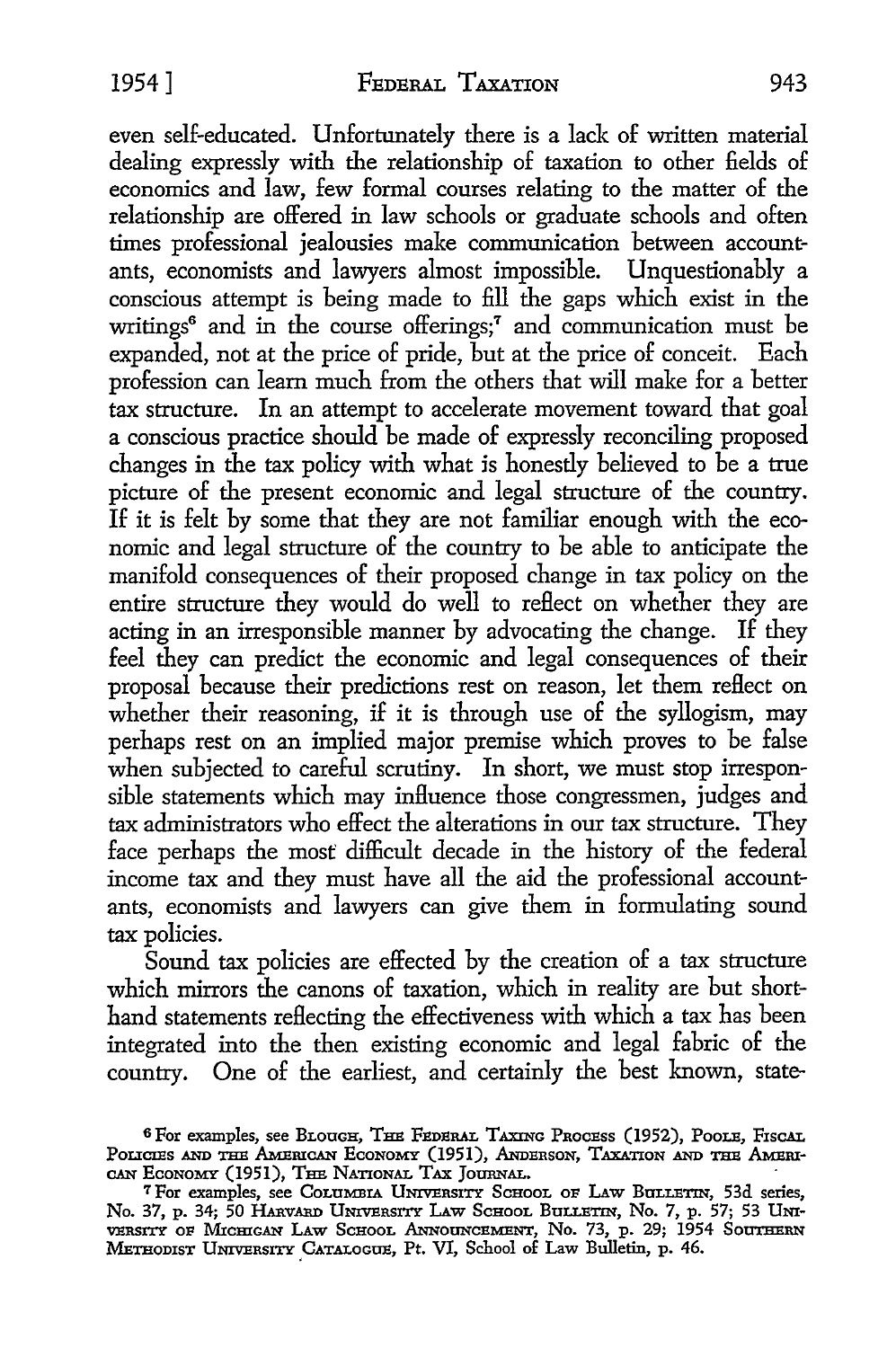men ts of the canons of taxation appeared in Adam Smith's *Wealth*  of Nations in 1776. He said:

"I. The subjects of every state ought to contribute towards the support of the government, as nearly as possible, in proportion *to* their respective abilities; that is, in proportion *to* the revenue which they respectively enjoy under the protection of the state.

"II. The tax which each individual is bound *to* pay, ought *to* be certain, and not arbitrary. The time of payment, the manner of payment, the quantity *to* be paid, ought all *to* be dear and plain *to* the contributor, and *to* every other person. . . .

"III. Every tax ought *to* be levied at the time, or in the manner, in which it is most likely *to* be convenient for the contributor to pay it.  $\ldots$ 

"IV. Every tax ought to be so contrived as both to take out and *to* keep out of the pockets of the people as little as possible, over and above what it brings into the public treasury of the state... $\frac{1}{8}$ 

Since the time of Adam Smith many economists have set down their conceptions of the canons of taxation and a recent study of those economists has classified their statements according *to* certain broad categories,<sup>9</sup> indicating that there are social, economic and ethical canons, fiscal canons and administrative canons.<sup>10</sup> The study went on to demonstrate that as the conception of the capitalistic economy has evolved from the time of Adam Smith *to* date there has been a corresponding evolution in the terms in which the canons are· stated, e.g., references by Smith to the canon of equality presumed sacrifice proportional *to* the income of the taxpayer while today equality incorporates the conception of sacrifice based on progression.<sup>11</sup> It is thus apparent that if one is familiar with the evolution of the canons of taxation over the past 177 years he may have acquired knowledge which will enable him *to* predict the degree and direction of their evolution in the decade ahead. To the extent the canons reflect economic evolution, the observation of professional economists should be given careful consideration; *to* the extent they reflect legal evolution, the observation of lawyers should be useful in evaluating proposed changes in the tax structure. If action which is in accord

s Book V, c. II, part II, Modem Library Ed., 777-778 (1937).

<sup>9</sup> Gulick, "Basic Goals of Federal Taxation," INCOME TAX ADMINISTRATION 3 (1949). 10 Id. at 4.

llld. at 6.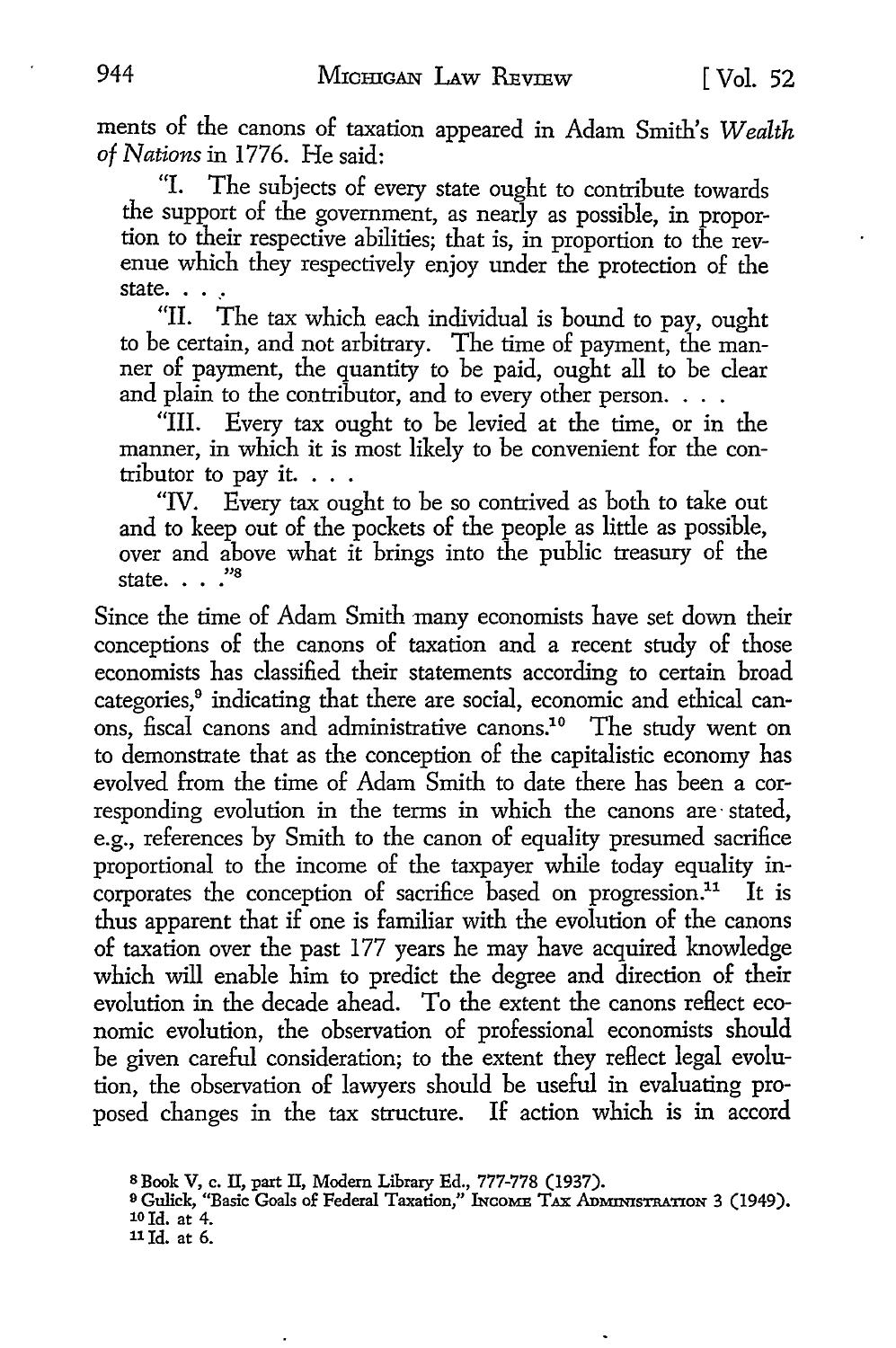with the basic economic and legal theory reflected in the canons is then taken in respect of a specific tax proposal a collapse of the tax system or damage to any important sector of the economy need not be feared. However, a brief review of two areas in which the professional tax experts have sought to influence those individuals who formulate tax policy will illustrate a narrowness of perspective and a failure expressly to relate tax policy to basic economic and legal theory which does not augur well for the decade ahead. The first is the congressional arena in which the Internal Revenue Code has been undergoing an examination and overhaul, the second is the arena in which the opinions of the Supreme Court in certain tax cases have been subject to searching criticism, i.e., the law reviews.

Beginning with the Revenue Act of 194812 we have seen numerous technical changes in the Internal Revenue Code<sup>13</sup> made for the purpose of correcting what were apparently felt to be inherent inequalities of treatment among taxpayers. The extended hearings of the House Ways and Means Committee during the summer of 195314 also reflected the felt need for a more or less complete overhaul of the code to get rid of inequalities, as have the reports emanating from the committee as it works on the current  $act<sup>16</sup>$ . All of those actions reflect the fact that as the years of high tax rates continue the protests of the public mount, and they raise the serious question of whether inequalities are really being removed or actually compounded, for as one taxpayer benefits from a special technical amendment all other taxpayers suffer a detriment in respect of their relationship to the benefitted taxpayer. To use the language of the noted economist Roy Blough, "So-called 'technical' amendments commonly present the problem of whether they promote uniformity by removing special hardships or create discrimination by granting special privileges."16 In commenting on the Revenue Act of 1948 increase in the exemption to blind people, Professor Surrey said:

"And again, it should be apparent that the income tax is not the vehicle for relief to special groups handicapped by physical ailments. . . . To prevent such distortions of the exemption

<sup>12</sup> Stat. L. 110 (passed April 2, 1948, over presidential veto).

<sup>13</sup> For examples, see Technical Changes Act, 63 Stat. L. 891 (1949); Revenue Act

of 1951, 65 Stat. L. 452 (1951); Technical Changes Act of 1953, 67 Stat. L. 615 (1953). 14 Hearings before Committee on Ways and Means on General Revenue Revision, 83d Cong., 1st sess. (1954).

<sup>15</sup> See statements of Chairman Reed of House Ways and Means Committee, N.Y. TIMEs, Jan. 5, 1954, p. 15:4.

<sup>16</sup> BLOUGH, THE FEDERAL TAXING PROCESS 22 (1952).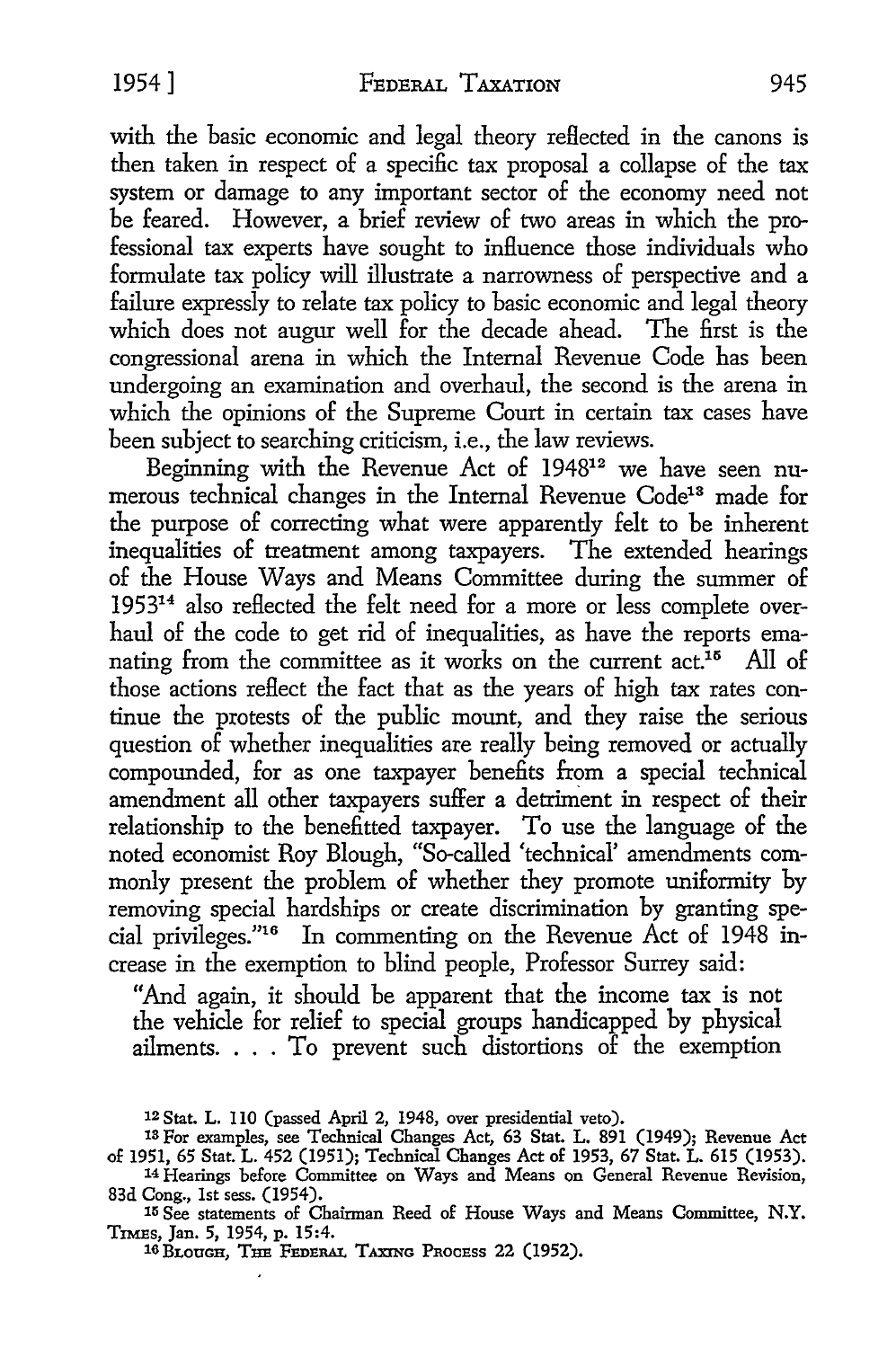provisions of the income tax, both the old-age and blindness exemptions should be eliminated. But such exemptions, once granted, are difficult to remove and, more likely breed additional aberrations. *"*<sup>11</sup>

The aberrations are on the increase and if the demands for revenue continue high one cannot predict where they will end. In addition to what might be called the group aberrations there have crept into the code a number of amendments which, if enacted in the field of municipal corporation law would be called "special" legislation. It is sufficient to enumerate only a few examples to indicate precisely what is meant. While it is generally acknowledged that many years ago section 120 of the code relating to unlimited charitable contributions was enacted for the purpose of making certain charitable deductions available to an extremely limited class of taxpayers<sup>18</sup> the number of special exceptions have increased rapidly in recent years; for example, the provisions of section  $23(o)(6)$  made provision for a special charitable deduction for certain contributions to the United Nations<sup>19</sup> [see also section 23  $(q)$ ]. It is understood that section  $117(p)$  dealing with taxability to employee of termination payments was also enacted to cover a special situation.<sup>20</sup> Turning for the moment to the Federal Estate Tax the enactment of section  $863(c)$  was for the purpose of accommodating another special situation.<sup>21</sup> Many similar provisions can readily be called to mind by people intimately familiar with the code and the recent amendments to it, particularly in the relief provisions of the Excess Profits Tax Act of 1950.<sup>22</sup>

This is not to decry what has been done but to raise questions. Is Congress cognizant of what it has done by enacting provisions of that kind? How many more such amendments can the code stand before it becomes a completely unintelligible maze, even to the tax expert? If such action continues throughout the next decade will the federal tax structure more nearly conform to the canons of taxation or have departed further from them? The answers are fairly obvious and demonstrate the need for a reorientation to the canons of taxation by the congressional committees and a change in the methods used in presenting proposals to the committees. There is

18 Revenue Act of 1924, §214(a)(I0), 43 Stat. L. 271.

19 61 Stat. L. 6 (1947).

20 Revenue Act of 1951, §329, 65 Stat. L. 504 (1951).

21 64 Stat. L. 576 (1950).

<sup>17</sup> Surrey, ''Federal Taxation of the Family-The Revenue Act of 1948," 61 **HARv.**  L. REv. 1097 at 1103 (1948).

<sup>22 64</sup> Stat. L. 1137 (1951).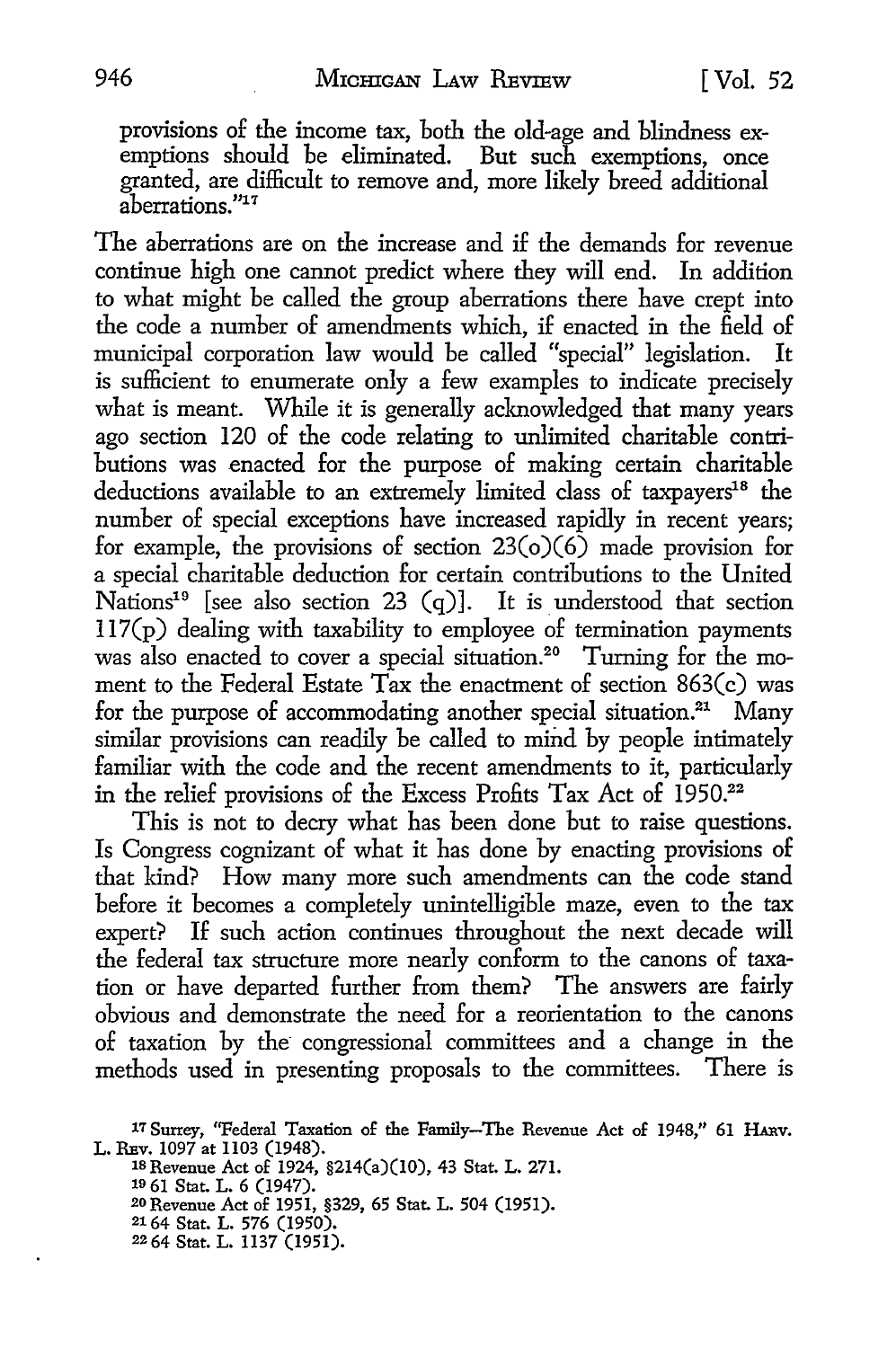little evidence to show how consciously the congressional committees reconcile the proposals submitted to them with their conception of the canons of taxation, so all that can be done is to urge upon them the advisability of such conduct. There is, however, considerable evidence relating to the methods used in presenting proposals to the committees, in the form of the published hearings. The reports of the hearings unfortunately reflect a uniformly partisan approach as the reader might well expect.<sup>23</sup> If partisan approach was always balanced by partisan approach it might be expected that the committee members would be able to formulate rules that would be just to all, but too often proposals are not balanced by counter proposals; and too often the presentation is so confused or slanted that the committees cannot accurately assess the impact on the tax structure that would result from adoption of a specific proposal.<sup>24</sup> While it is acknowledged that anyone appearing before a committee has a right to be an advocate he should remember that he owes a higher duty to his country than to an individual client,<sup>25</sup> and when called on to aid a congressional committee in formulating their judgment he should make explicit the economic, political and social implications implicit in the proposals which he makes. If the individual is advocating a special exception for a particular taxpayer it would seem that he owes the duty to make the point clear; if he is advocating a proposal which involves an inherent change in or which is not consistent with existing monetary and fiscal policy he should acknowledge the fact and offer sound reasons for advocating such change. In short, he should be willing to lay a firm background for the proposal rather than attempt to hide what he considers to be points about which objections might be raised.

An example of an area in which the congressional committees should have the clearest possible view of the relationships of the proposal to basic economic, political and social premises is found in the current controversy over the proposed 25 percent constitutional limitation on the income  $\text{tax},^{26}$  which in turn reflects on the basic concept of progressive taxation. Yet the views expressed generally fail to discuss the basic consequences which would flow from adoption of the proposal. Since non-adoption would not affect the status

<sup>23</sup>BLOUGH, THE FEDERAL TAXING PROCESS 32 (1952).

<sup>24</sup>Ihid.

<sup>25</sup> Swaine, "Impact of Big Business on the Profession: An Answer to Critics of the Modem Bar," 35 A.B.A.J. 89, 171 (1949).

<sup>26</sup> Popularly known as the Reed-Dirksen Amendments, H.J. Res. 323, 82d Cong., 1st sess. (1951), H.J. Res. 103, 83d Cong., 1st sess. (1953).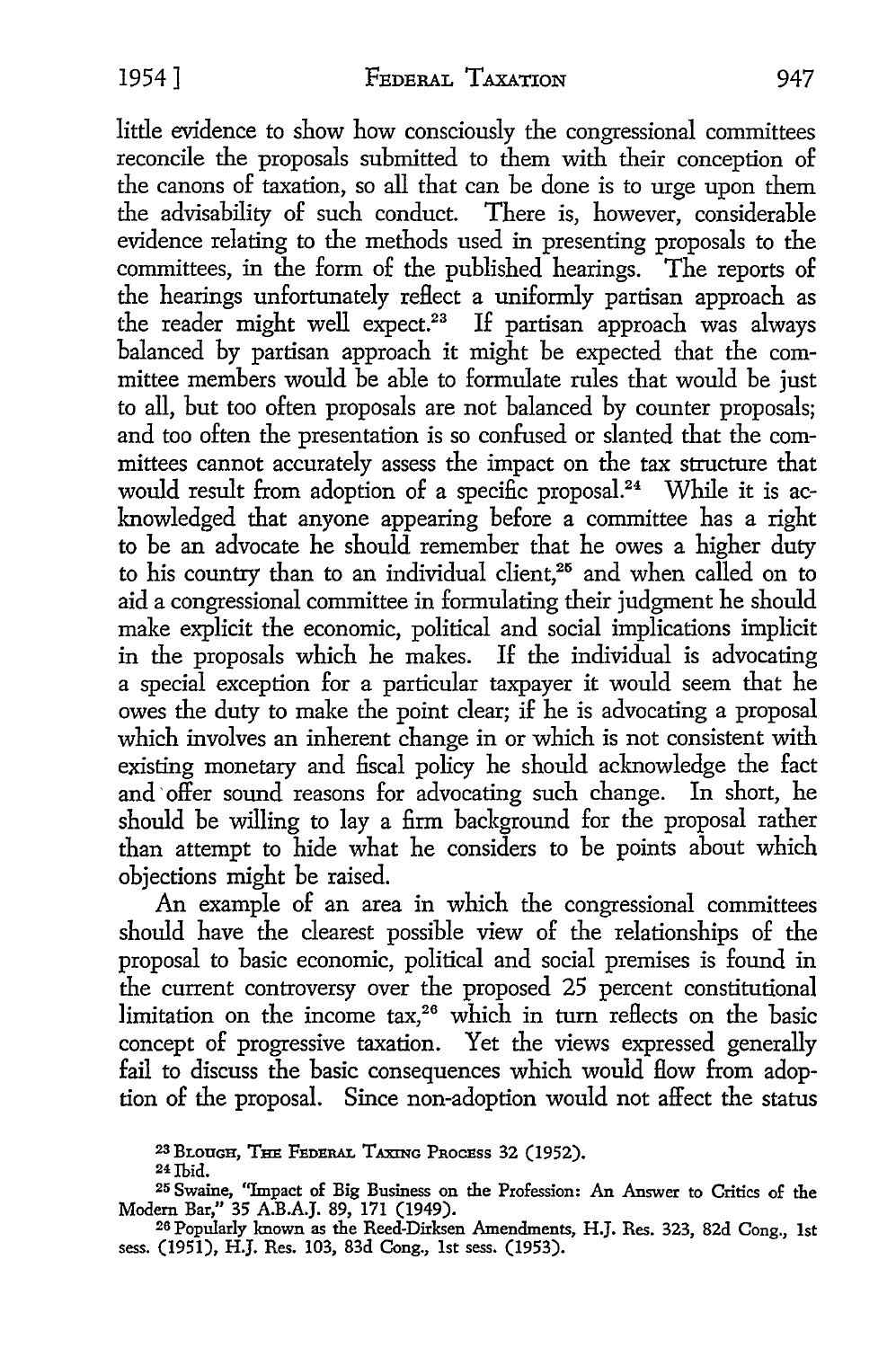quo the opponents may perhaps be excused for not probing deeply into the consequences, $27$  but that does not excuse the proponents from discharging their duty. In a recent review of the volume *The Un*easy Case for Progressive Taxation by Blum and Kalven,<sup>28</sup> Albert L. Hopkins said:

"Progressive income tax violates the fundamental American principle that a hard-working, thrifty person is entitled to the fruits of his labor. The real difference in incomes, in the main, results from intelligence, hard work and the willingness to forego immediate spending and save for the future. Such savings are invested in productive property, which is not only of benefit to the state but is of benefit to the person who saved and invested. The amount of income on inherited wealth is relatively unimportant when compared with the total income of the country. As soon as we depart from these fundamental principles, we approach socialism, which is practically the same as communism, as practiced in those countries where there is a free right to vote. No socialist government has ever survived, and the communist government will survive only so long as it can maintain its tyranny and dictatorship through military power."29

In the same journal Robert B. Dresser published an article entitled "The Reed-Dirksen Amendment: A Reply to Professor Cary"30 in which he made reference to an article by William R. Biggs, Vice-President of the Bank of New York, and extracted the following comments by Mr. Biggs:

"The second and most outstanding conclusion to be drawn from this srudy is the vulnerability of the receipts side of the federal budget to a business decline. In the last twelve years the United States has built up a revenue system which depends to the extent of nearly 80% of total receipts on corporate and individual income taxes. No government in the world, to our knowledge, raises such a large proportion of its budget from income taxes (personal and corporate) as the United States. most countries, including members of the British Commonwealth, the percentage of the budget raised from income taxes (personal and corporate) is nearer 50% than the 80% in the United

ao Id. at 35.

<sup>27</sup> For comment in opposition, see Griswold, "Can We Limit Taxes to 25 Per Cent?" 190 ATLANrIC MoNTHLY, p. 76 (Aug. 1952); Cary, "The Income Tax Amendment: A Strait Jacket for Sound Fiscal Policy," 39 A.B.A.J. 885 (1953).

<sup>28</sup> Chicago: Univ. of Chicago Press (1953).

<sup>20 40</sup> A.B.A.J. 51 (1954).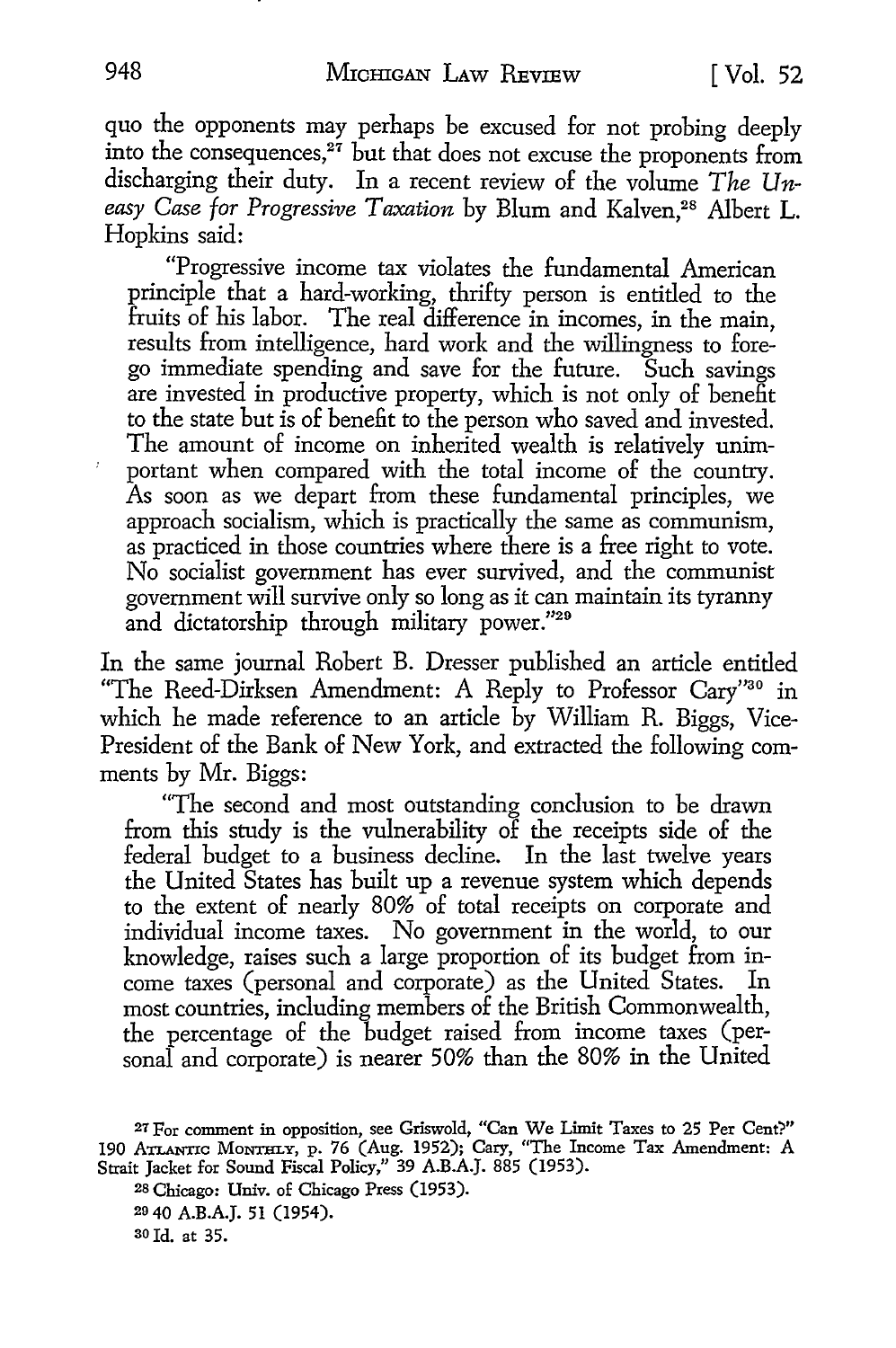States. Because of this dependence on income taxes, revenues are especially difficult to predict. . . .

"A decline in business and in profits finds the government a deeply involved partner, so that its tax receipts fade very rapidly ....

"These estimated budget deficits are disturbing as an indication of what may be in store for the United States economy in the event of a decline in business. . . .

"If the long-term integrity of the dollar is to be maintained, the present top-heavy dependence for revenue on income taxes must be adjusted. Reform of the revenue system will not be easy politically, since it will involve finding new sources of income such as a national sales tax of some kind."31

The foregoing are fairly illustrative of the position taken by the advocates of the proposed amendment and may be summarized approximately as follows: extremely high progression is bad because it stifles initiative and interferes with savings (the consequences of which may ultimately destroy our capitalistic society), the revenue system is top-heavy income tax wise and therefore vulnerable to recession, the solution lies in the adoption of some kind of a national sales tax.

If the concept of burden of proof is invoked for the moment it would seem that the proponents must be able to reconcile their proposal with the existing basic economic, social and political premises.

The conclusions drawn by most of the well recognized economists as to forces controlling the economic well being of this country reflect Keynesian, or at least quasi-Keynesian economic philosophy. Keynes drew certain conclusions in respect of savings which have been nicely described in lay language by the economist Heilbroner as follows:

"There is one portion of our incomes which does not go directly out onto the market place to become another's income: that is the money we save.

"If we tucked our savings into mattresses or hoarded them in cash, we should obviously disturb the evenness of the circular flow of income.  $\ldots$  If such a freezing process were widespread and continued, there would soon be a cumulative fall in everybody's money income, as less and less was handed around at each turn. We should be suffering from a depression.

"But this dangerous break in the income flow does not in fact take place. For in a civilized community we do not freeze our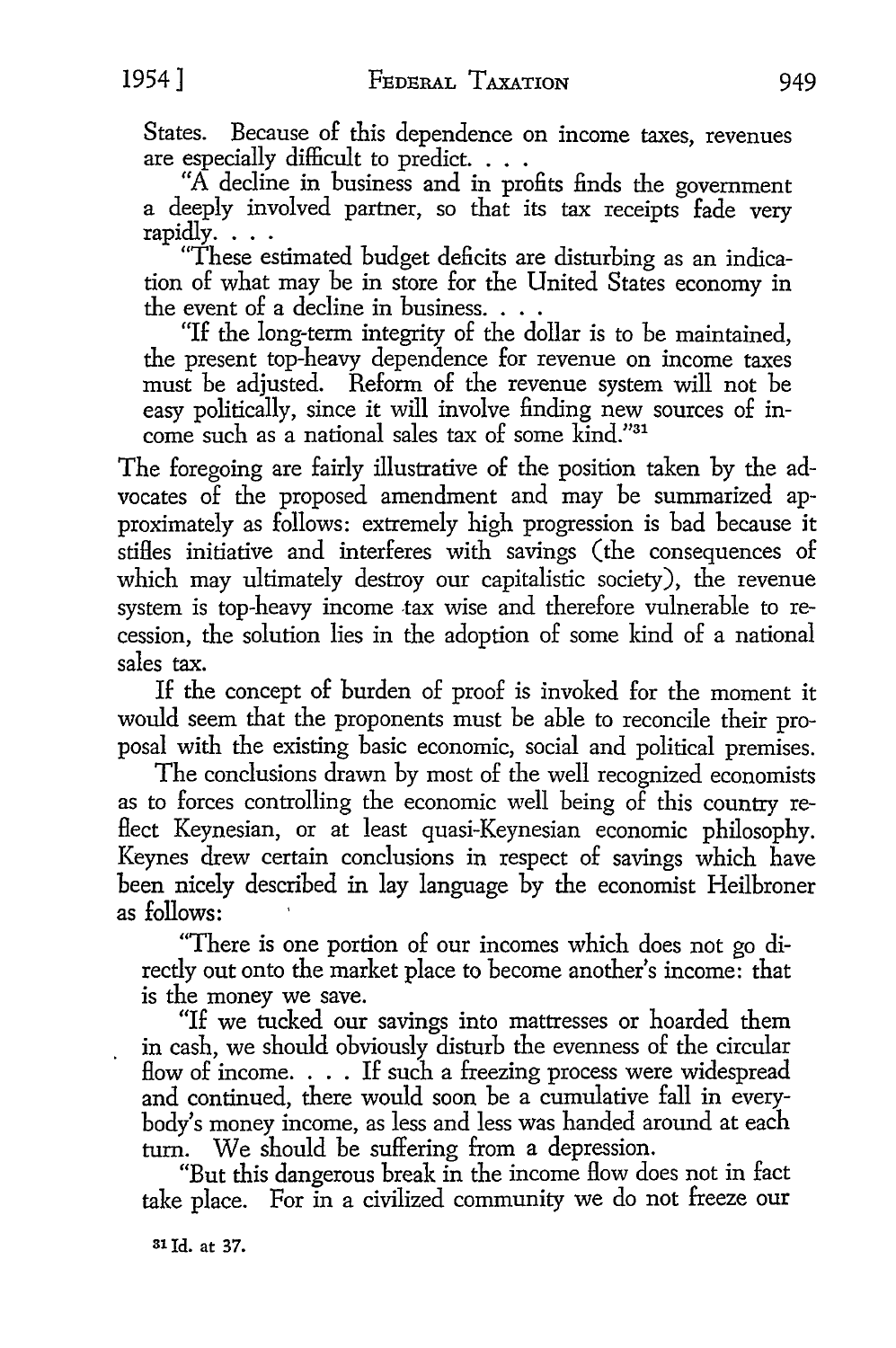savings. We put them into stocks or bonds or banks and in this way make it possible for them to be used again.  $\ldots$ 

"But-and notice this vital fact-there is nothing automatic about this savings-investment channel. Business does not ordinarily need savings to carry on its operations; it works within its regular budget and pays its expenses from the proceeds of its sales. Business only needs savings if it is expanding its operation -for its regular receipts will not usually provide it with enough capital to build a new factory or to add substantially to its equipment.

"And here is where the trouble enters. A thrifty community will always attempt to save some part of its income. But business is not always in a position to expand its operations. . . .

"And therein lies the possibility of depression. *For if our savings do not become invested by expanding business firms, our incomes must decline.* We should be **in** the same spiral of cohtraction as if we had frozen our savings by hoarding them."32

However, it must be remembered that in formulating his *General Theory of Employment Interest and Money33* Keynes did not theorize about savings separate and apart from other concepts. The Keynesian system is couched in terms of aggregate concepts and incorporates five equations and five variables, of which savings-investment is only a single factor which must be integrated into the system at a particular point in time along with the others.34 As other factors in the equation change, the savings-investment factor must change, be encouraged or discouraged or held static. Consequently, it would seem that the proponents of such a profound change in the tax structure should present detailed evidence of the effect of the change on such factors as consumption, employment and interest rates to the congressional committees for their consideration. If a condition of full employment is the sought goal<sup>35</sup> and if increased consumption will produce full employment and if a sales tax is a deterrent to consumption, 36 Congress obviously would not want to adopt a national sales tax to make up for revenue lost by the placing of a ceiling on income taxes. If respectable economists believe that one of the fiscal advantages of the income tax is its cyclical nature, i.e., that the re-

36 On the issue of whether sales tax is aways a deterrent, see Due, "Sales Tax and the Level of Employment," 2 NAT. TAX J. 122 (1949).

<sup>3</sup><sup>2</sup> HEILBRONER, THE WoRLDLY PmLosoPHERs 255 (1953).

<sup>33</sup> New York: Harcourt, Brace & Co. (1936).

<sup>34</sup> Cf. KLEIN, THE KEYNESIAN REVOLUTION 56 (1947).

<sup>35</sup> Id. at 168. Cf. Employment Act of 1946, 60 Stat. L. 23 (1946); presidential concern over unemployment, N.Y. T1MEs, Feb. 18, 1954, p. 1:8.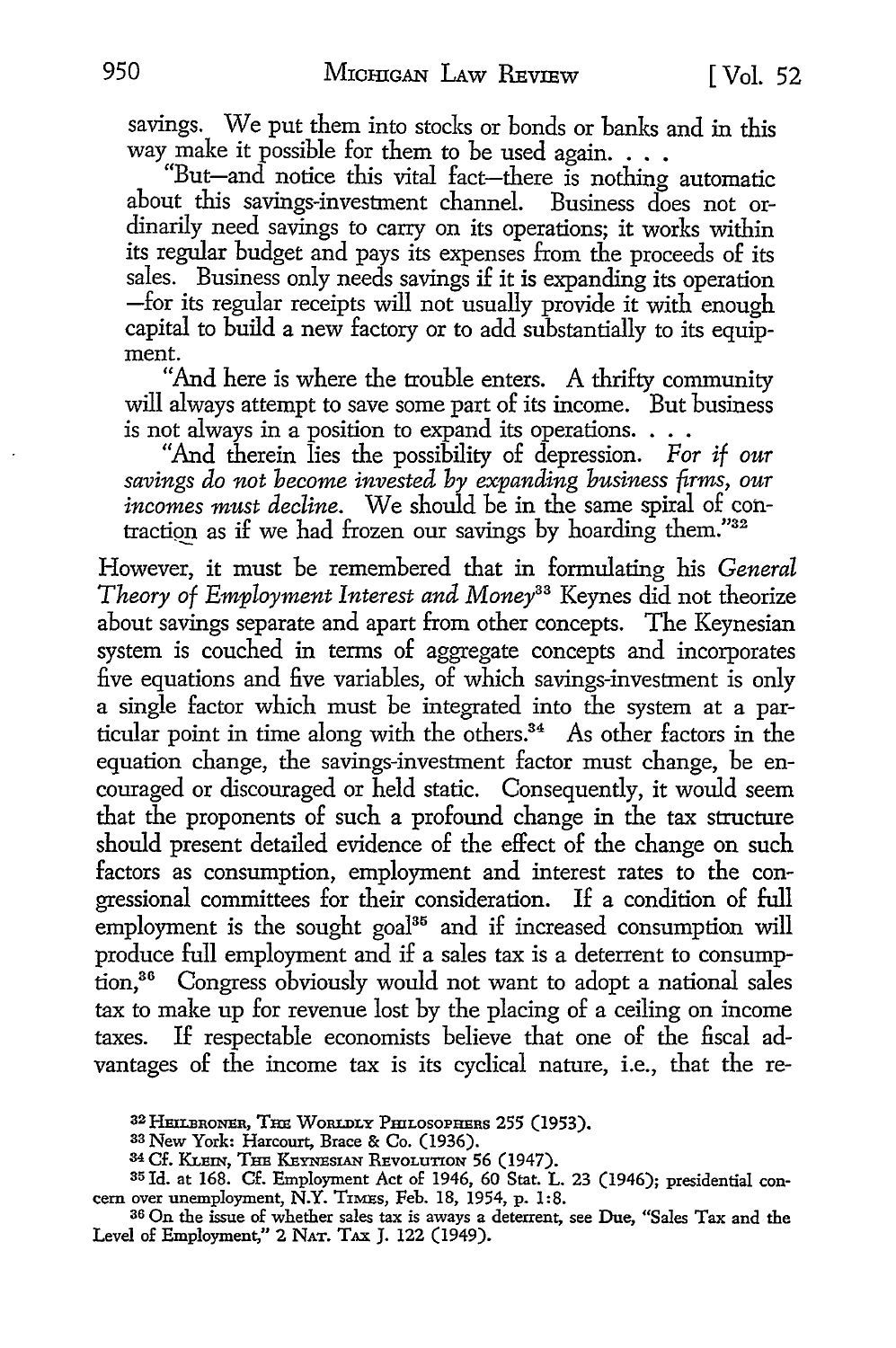duction of revenue in time of deflation and increase in revenue in time of inflation is a useful tool in controlling inflation and deflation,<sup>37</sup> should not the proponent of the change make those views known to Congress too? Unfortunately the Congress does not appear to be receiving the detailed guidance it should on this matter even from the Council of Economic Advisers if a recent interview of the Chairman, Dr. Arthur F. Burns, by the *New York Times* reflects the information being submitted to Congress. The report of the interview reads in part as follows:

"In an essay written in 1948, (Dr. Burns) made this observation about Government policy in the depression of the Nineteen Thirties: 'On the whole, consumer spending responded much better to the Governmental measures than private investment.'

"How, then, could he justify an Administration tax policy now that puts emphasis on incentives to private investment rather than on consumer spending? . . .

"The circumstances were quite different then, he explained. The present tax program would have made no sense whatever in the early days of that depression. Business confidence was shattered. Now it is different. Stock prices are up, commodity prices are not down. Investment expenditures are being pretty well maintained. Business confidence is running high. There is a good chance of stimulating investment further.

As the question is being stated-'do you want to stimulate consumption or production?'-Dr. Burns continued, the 'underconsumptionists' would win.

"But, he said, that does not state the issue correctly. As the facts are now, he said, if you cut a consumer's tax \$1, he may spend from zero to \$1, no more. If you cut business taxes \$1, business may spend as much as \$50. A new environment for business spending is created.

"If business confidence is high, why is there a need to stimulate it?

"There has been a decline, he said, adding that no responsible thinker can say positively it will be self-limiting. It could become a spiraling contraction."38

The proponents of the constitutional amendment have not explained how the tremendous expansion of the economy since World War II was effected if savings have been in short supply; nor have

<sup>37</sup> ANDERSON, TAXATION AND THE AMERICAN ECONOMY 188 (1951).

<sup>38</sup> Loftus, "Burns Confident of Business Vigor," N.Y. TIMES, Feb. 22, 1954, §l, p. 11:1.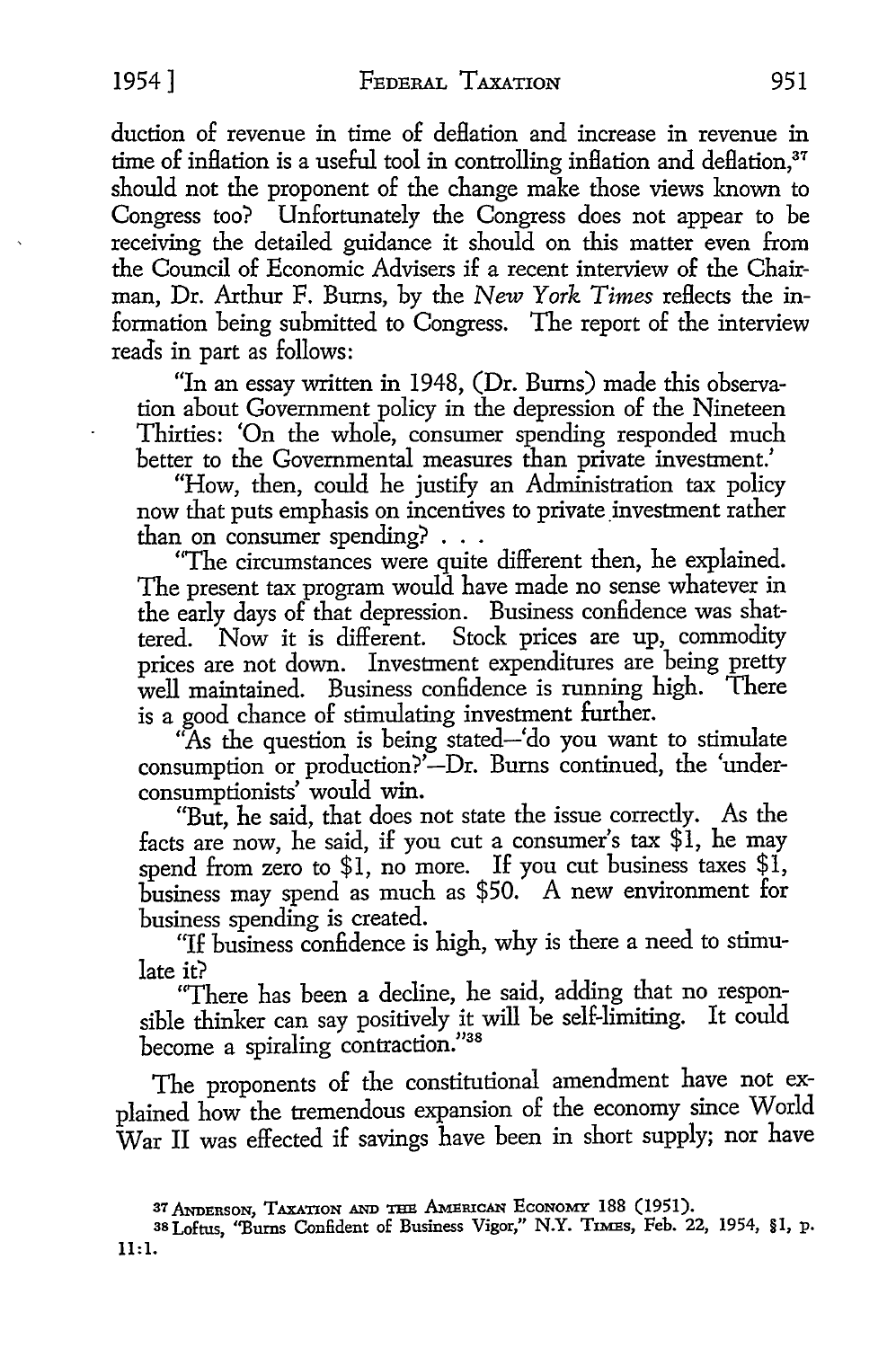they indicated whether the proposed change would produce an increase in the rate of creation and expansion of corporate enterprises without collateral modification of a tax structure which imposes only a single tax on income that Hows through a corporation to a bondholder as interest but a double tax on that which is a dividend. Will the desired economic political and social consequences result if that which became available for savings through reduced taxes Hows into insurance and the insurance companies invest it as debt capital rather than equity capital? The proponents of the plan obviously have answers to such basic questions, yet their writings at best carry only implications. The problems that confront Congress in the decade ahead are of such magnitude that it needs to view them in the broadest perspective, but perspective can hardly be based on implications. What is needed are fewer implications and more expressed conclusions which can be examined critically by the Congress and the public as a whole.

Thus far these. observations have been focused on the relationship between the Congress and those who appear before it advocating changes in the code. Now consider for a moment the relationship existing between the courts and those lawyers appearing before them in tax cases. The status of that relationship is fairly well revealed in critiques of the tax decisions.

A review of comments made on the decisions of the Supreme Court in federal tax cases since 1940 reflects an interesting shift in the opinion of the writers. Many were critical of the scope of such landmark decisions as *Hallock,39 Clifford,40 Adams,* and *Bazley,41 Tower* and *Lusthaus42* and *Court Holding Company.43* The comments carried either express or implied criticism to the effect that the rationale of the decisions was so vague that one could never be sure in advising a client whether a fact situation under consideration fell within or without the purview of the cases.<sup>44</sup> After some time had elapsed and much confusion had been created in the lower courts, the issuance of Treasury Decisions amending the Regulations applicable to the code provisions under which those cases arose, e.g., TD

39 Helvering v. Hallock, 309 U.S. 106, 60 S.Ct. 444 (1940).

40 Helvering v. Clifford, 309 U.S. 331, 60 S.Ct. 554 (1940).

41 Bazley v. Commissioner, 331 U.S. 737, 67 S.Ct. 1489 (1947).

42 Commissioner v. Tower, 327 U.S. 280, 66 S.Ct. 532 (1946); Lusthaus v. Commissioner, 327 U.S. 293, 66 S.Ct. 539 (1946).

<sup>43</sup>Commissioner v. Court Holding Co., 324 U.S. 331, 65 S.Ct. 707 (1945).

<sup>44</sup>For examples, see Magill, ''What Shall be Done With the Clifford Case?" 45 CoL. L. REv. 111 (1945); Magill, "Sales of Corporate Stock or Assets," 47 CoL. L. REv. 707 (1947).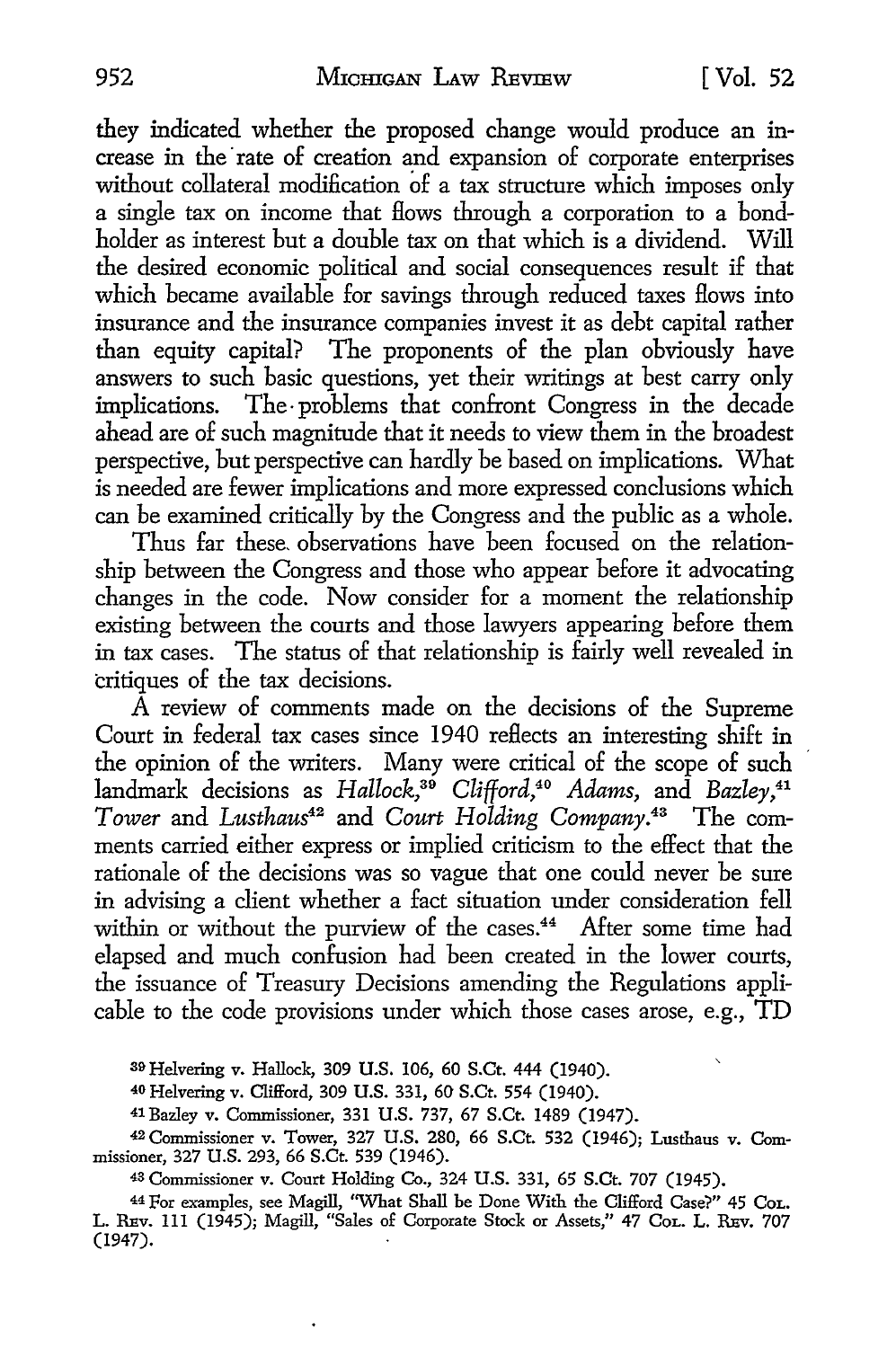548845 promulgating the *Clifford* regulations, were greeted with acclaim as clear expression of standards on which one could rely in tax planning.46 More recently the Supreme Court decided the *Culbert*son case,<sup>47</sup> and in that opinion it criticized certain interpretations which had been placed on its opinions in *Tower* and *Lusthaus.* It did the same in the *Cumberland Public Service Company* case48 which modified *Court Holding Company.* The opinions in those two cases reflect an attempt by the Court to define more sharply the concepts formulated in *Tower* and *Lusthaus* and *Court Holding Company* and when coupled with more recent decisions reflects a reluctance to deal with the issues before it as broadly as it did in the early 194Os. The response of the tax bar to this apparent shift to a more narrow technique of statutory interpretation is reflected in the favorable comments on the recent decisions as relatively precise statements on which a practitioner engaged in tax planning can rely with considerable assurance.<sup>49</sup>

At this point it may be worth while to speculate on the consequences which may How from a shift in the technique of statutory interpretation such as that just sketched, to determine whether the attitude of the commentators remains static or is responsive to the shifts in technique. It becomes apparent on reflection that while precise statements of the scope of a statute makes for ease in compliance, such precise statements simultaneously mark the boundaries for circumvention. It might be well for those who applaud decisions such as *Cumberland Public Service Company* as the answer to confusion created by *Court Holding Company* to review that line of cases dealing with the "transfer intended to take effect in possession or enjoyment at or after his death" clause of section  $811(c)$  of the code,<sup>50</sup> from *May v. Heiner*<sup>51</sup> to *Klein v. United States*<sup>52</sup> to the *St. Louis Trust Company* cases53 to *Hallock.54* It will be recalled that in the *St.* 

451946-1 Cum. Bul. 19.

46 For example, see Guterman, "The New Clifford Regulations," 1 TAX L. REv. 379 (1946).

47 Commissioner v. Culbertson, 337 U.S. 733, 69 S.Ct. 1210 (1949).

48 United States v. Cumberland Public Service Co., 338 U.S. 451, 70 S.Ct. 280 (1950). 49 For examples, see Gutkin and Beck, "Culbertson Case May Herald New Era in Family Partnerships," 88 J. Accr. 121 (1949); Gutkin and Beck, "Sale of Assets Received on Liquidation," 28 TAXEs 328 (1950).

 $50$  Reference is to the form of  $$811(c)$  prior to amendment by Technical Changes Act of 1949, 63 Stat. 891 (1949).

51281 U.S. 238, 50 S.Ct. 286 (1930).

52 283 U.S. 231, 51 S.Ct. 398 (1931).

53 Helvering v. St. Louis Trust Co., 296 U.S. 39, 56 S.Ct. 74 (1935); Becker v. St. Louis Trust Co., 296 U.S. 48, 56 S.Ct. 78 (1935).

54 Hclvering v. Hallock, 309 U.S. 106, 60 S.Ct. 444 (1940).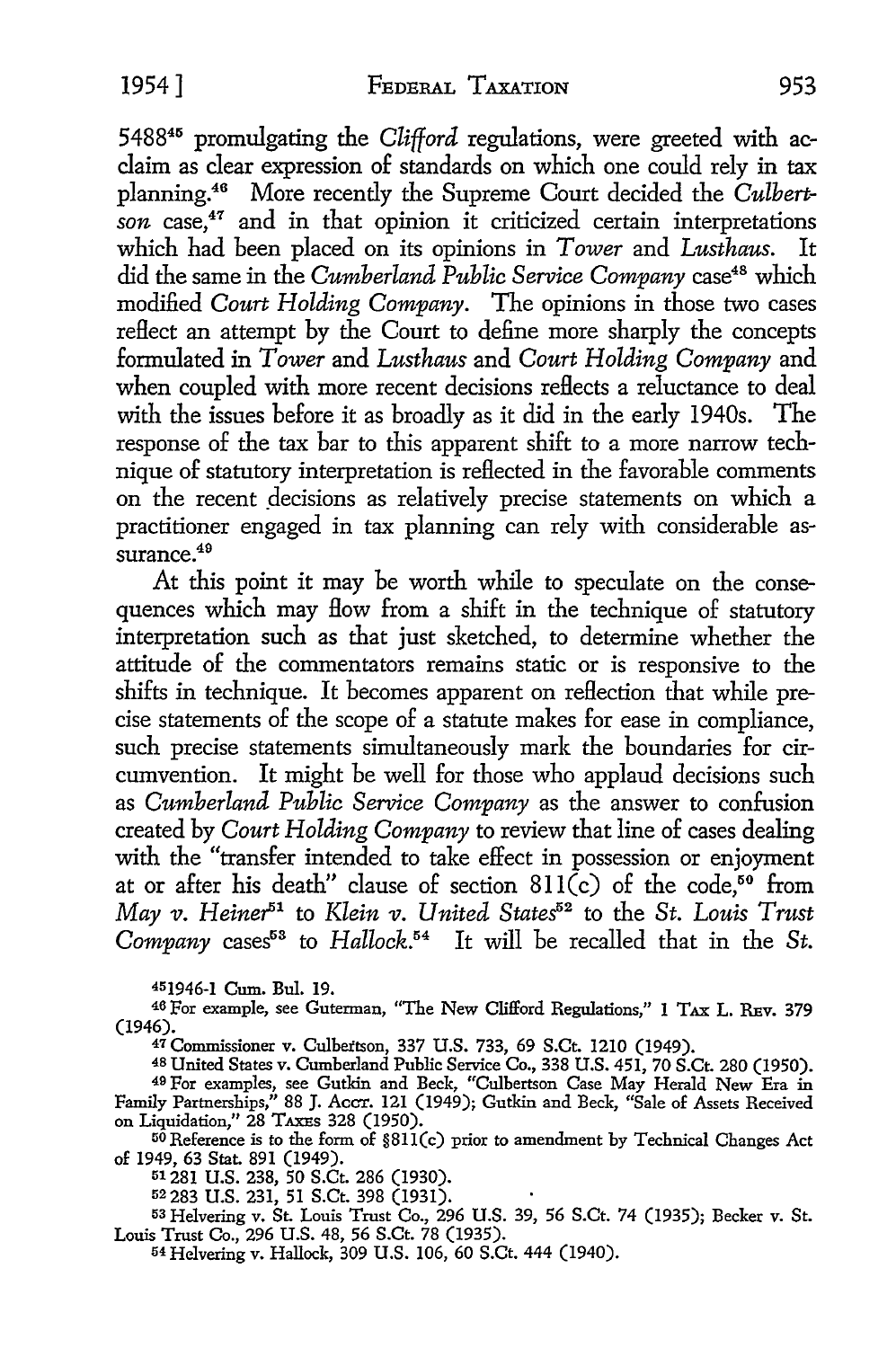*Louis Trust Company* cases a change in the form of the words of creation of the interests was found to be sufficient to avoid the application of the rule of the *Klein* case. Then came the *Hallock* decision which overruled the *St. Louis Trust Company* cases, and in so doing produced Justice Frankfurter's famous statement: "Such an essay in linguistic refinement would still further embarrass existing intricacies. It might demonstrate verbal ingenuity, but it could hardly strengthen the rational foundations of law."55

While one may argue that it is beyond the province of the Court to concern itself with the rational foundations of the tax law since the foundations of that law are supposed to be the concrete statements of the Congress resting on the granite of the Constitution, such an argument immediately encounters difficulties. Unless the Congress is willing to draft very detailed statutes it must perforce delegate to the courts the task of legislating in the intersticial areas by statutory interpretation. If the Congress is most detailed in its drafting the very precision which is sought marks the boundaries for circumvention just as in the case of the court decisions, and once again the courts must become concerned with maintaining the rational foundations of the law unless the public is willing to allow the loophole to remain until Congress closes it. An excellent example of that type problem is found in the history of the *Clifford56* type short term irrevocable trust. Following considerable controversy regarding the taxability of the grantor on the income earned by short term trusts, Congress enacted as a part of the Revenue Act of 1934 the section which became section  $166$  of the code.<sup>57</sup> That section made the income from revocable trusts taxable to the grantor, but made no reference to irrevocable trusts. In 1934 the taxpayer, Clifford, created a five year irrevocable trust of which his wife was the beneficiary. The Commissioner contended that the income of the trust was taxable to Clifford and when the case reached the Supreme Court it upheld the Commissioner, imposing the tax under the sweeping language of section 22(a), declining to heed the dissenting argument of Justice Roberts to the effect that past administrative interpretation and the carefully drawn section 166 evidenced a congressional intent not to tax income from irrevocable trusts to grantors.58 Though it took nearly six years to promulgate the clarifying *Clifford* regulations Congress

<sup>55</sup> Id. at 117.<br><sup>56</sup> Helvering v. Clifford, 309 U.S. 331, 60 S.Ct. 554 (1940). 57 Revenue Act of 1934, §166, 48 Stat. L. 729 (1934). 58 309 U.S. 331 at 339.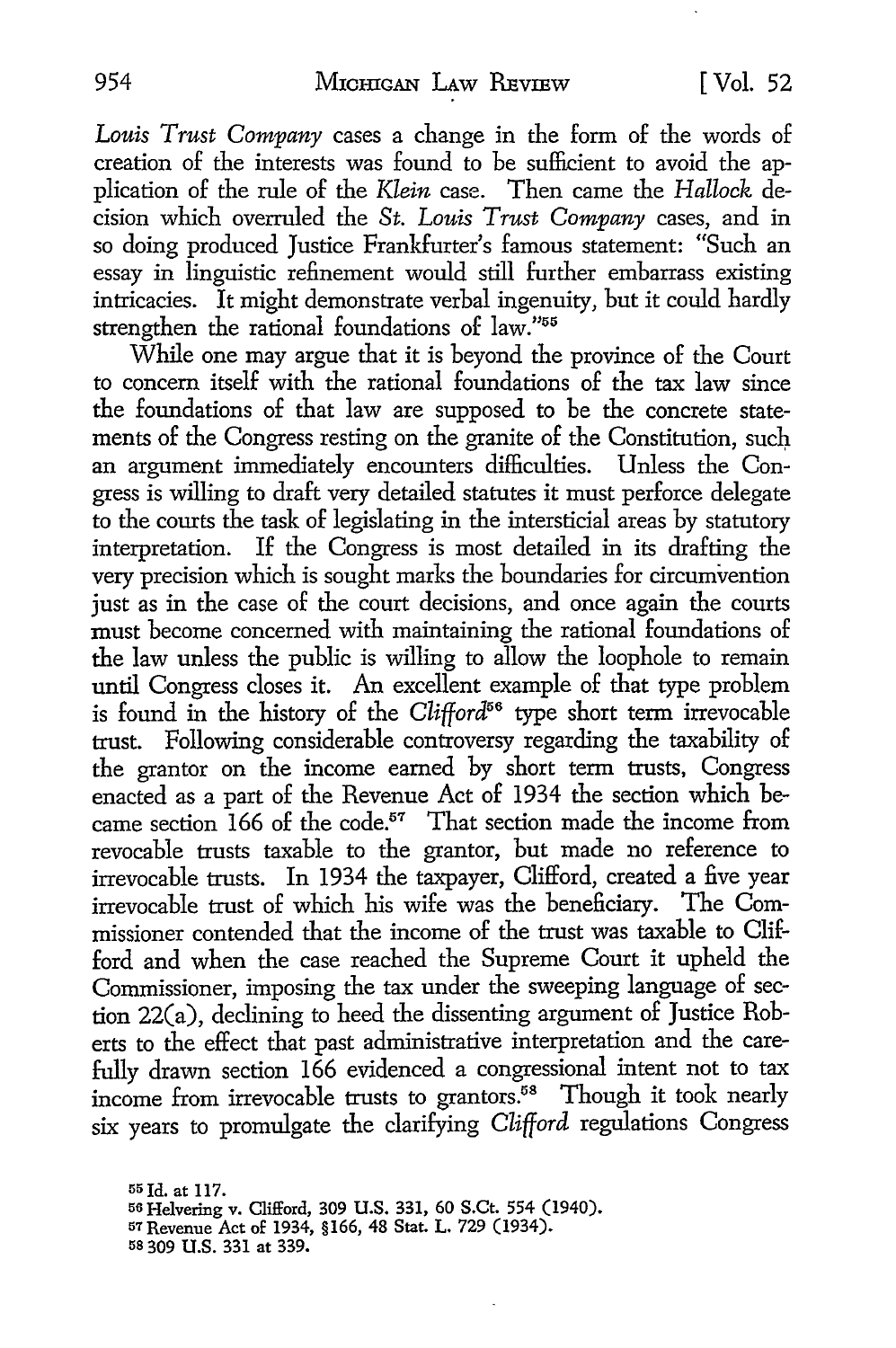never reversed the Supreme Court by enacting legislation contra to the decision, so it may be presumed that that Court's interpretation was in accord with the rational foundation of the tax laws.

The tax practitioner who views a particular decision as too narrow or too broad should perhaps reflect on the vantage point from which he views the decision before he criticizes it publicly. If he is concerned with a tax problem to which the decision is pertinent his viewpoint may well vary depending on whether he is representing a client who is planning a particular transaction, or one who has completed a transaction and is seeking advice as to what tax consequences have been generated. More often than not the man who is in the planning stage wants a well marked course which he can traverse, knowing that pleasant consequences will be assured and unpleasant consequences avoided, while the man in the post-transaction stage· wishes to show that the course was ill marked and that he should be excused for his excursions into pitfalls. As might be expected our attitude toward the manner in which we would like to see a particular court approach the interpretation of a particular statute varies in the same way.

No tax practitioner can honestly say that the courts have no right to legislate. Such a statement would be an indication of a complete lack of understanding on his part of jurisprudence generally and statutory interpretation specifically, for what is interpretation but a form of legislation. Yet no one wants to see the judiciary usurping the prerogative of the legislative branch. Where we place ourselves between the two extremes is in large measure controlled by our perspective. Until we are well satisfied with the range of our perspective, having weighed our personal bias, we should be wary of expressing our views on specific decisions for we may well confuse the courts in their search for an approach consistent with the rational foundations of the tax laws.

### **CONCLUSION**

It has been emphasized recently that the public has little to do with the formulation of tax policies,<sup>59</sup> and that responsibility rests, indirectly, at least, in those professional tax men, the accountant, the economist and the lawyer who influence Congress and the courts.<sup>60</sup>

<sup>&</sup>lt;sup>59</sup> Redlich, "Taxes and Politics: The Lessons of 1952," 8 Tax L. REv. 381, 397<br>(1953). ao Ibid.